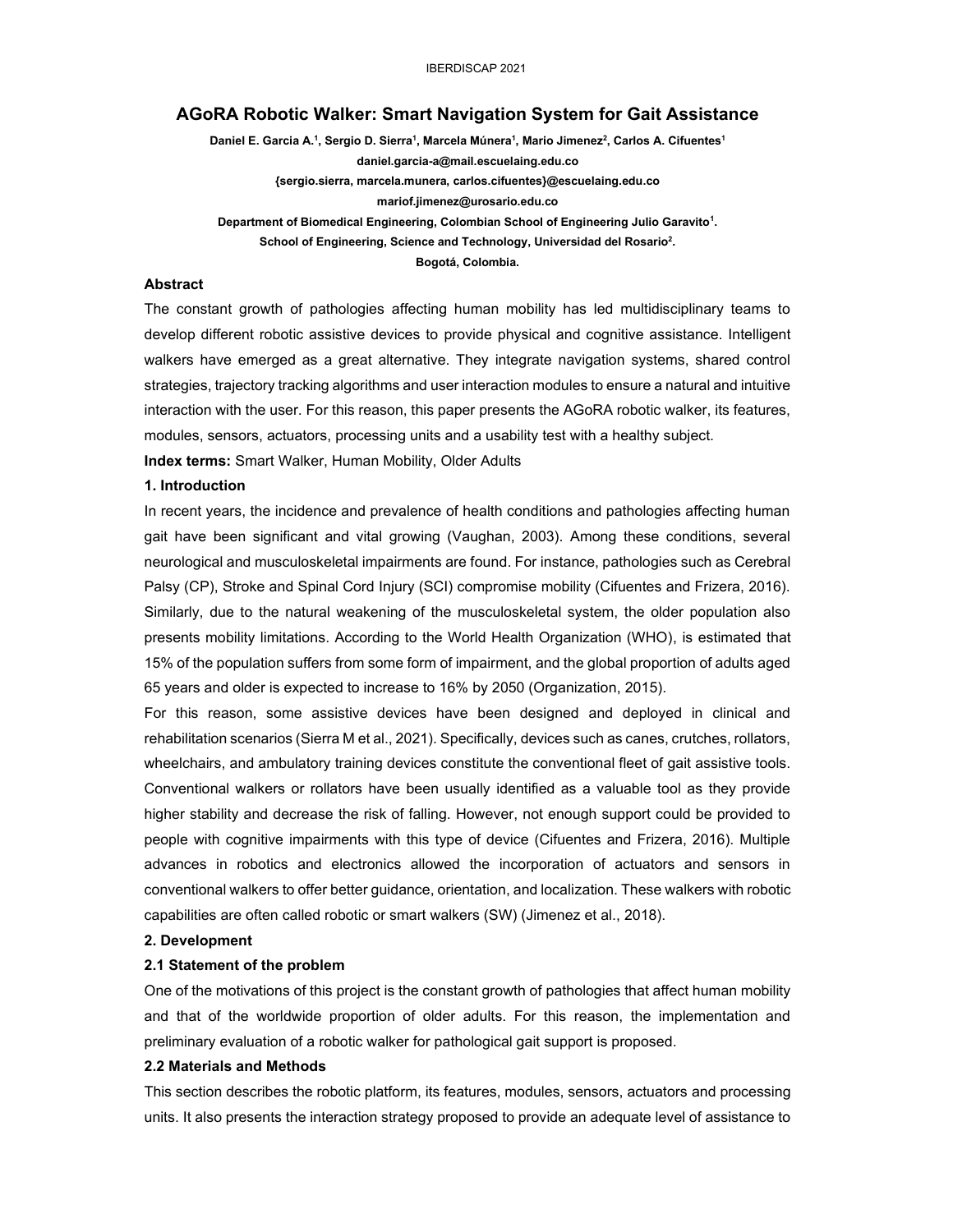the user. Besides, this part details the tests performed and the experimental setup and the data collected in each of them.

### 2.2.1 Robotic Platform Design

Regarding the construction of the walker, a preliminary design was made in SolidWorks (Dassault Systèmes, France) to define the dimensions of the platform and the spaces available for the electronic components. This design was proposed to ensure user safety and ensure that the platform can support the subjects' weight. Subsequently, the materials were defined (steel base and the storage area in medium-density fibreboard sheets) and construction began. On the other hand, after an exhaustive review of electronic components, those that would allow the platform to interact efficiently and safely with the environment and the user were chosen.

### 2.2.2 Human Robot Interaction Strategy

Admittance controllers, widely used in SW, are dynamic models that allow the robotic device to respond effectively to the user's movement intentions (Jimenez et al., 2018). This type of strategy makes it possible to virtually modify the impedance of the walker, emulating different levels of assistance. With these controllers, it is possible to generate speed commands based on the force and torque exerted by the user. Depending on the controller constants, the SW can resemble a light or heavy device (Sierra M et al., 2021). Thus, these strategies aim to provide users with feelings of ease and naturalness during physical interaction with the robotic walker.

This study implements two admittance controllers to generate linear and angular velocities considering user-applied torque and force signals. The outputs are linear (v) and angular velocities  $(\omega)$ , as described in Equations 1 and 2:

$$
L(s) = \frac{v(s)}{F(s)} = \frac{1/m}{s + b_1/m}(1)
$$

$$
A(s) = \frac{\omega(s)}{\tau(s)} = \frac{1}{s + b_1/m}(2)
$$

Where m is the walker's virtual mass, J is the virtual moment of inertia of the walker, and b1 and  $b_a$ are damping constants, F the force and  $\tau$  the torque. These equations describe the transfer function of each controller. L(s) stands for Linear System, and A(s) stands for Angular System. For this purpose, the virtual mass (m), inertia (J), and damping constants ( $b_1$  and  $b_2$ ) were adjusted after several experimental tests with healthy subjects (Sierra M et al., 2021). In particular, the following values were used:  $m = 0.5$ kg,  $b_1 = 4N$ .s/m,  $J = 2.1$ kg.m2/rad and  $b_a = 2N$ .m.s/rad.

#### 2.2.3 Experimental Protocol

For the test to evaluate the walker, a healthy subject (20 years old, weight of 74.5 kg, height of 1.73 m) without any physical limitation, was recruited.

For the usability test, three path-following tasks were posed, a right turn (RT), a left turn (LT) and a straight (ST). It is essential to highlight that the subject had to repeat each of the tests three times. For this, different kinematic parameters (such as speed and duration of the test) and physical interaction parameters (such as force and torque impressed by the user on the arm supports of the walker) were measured.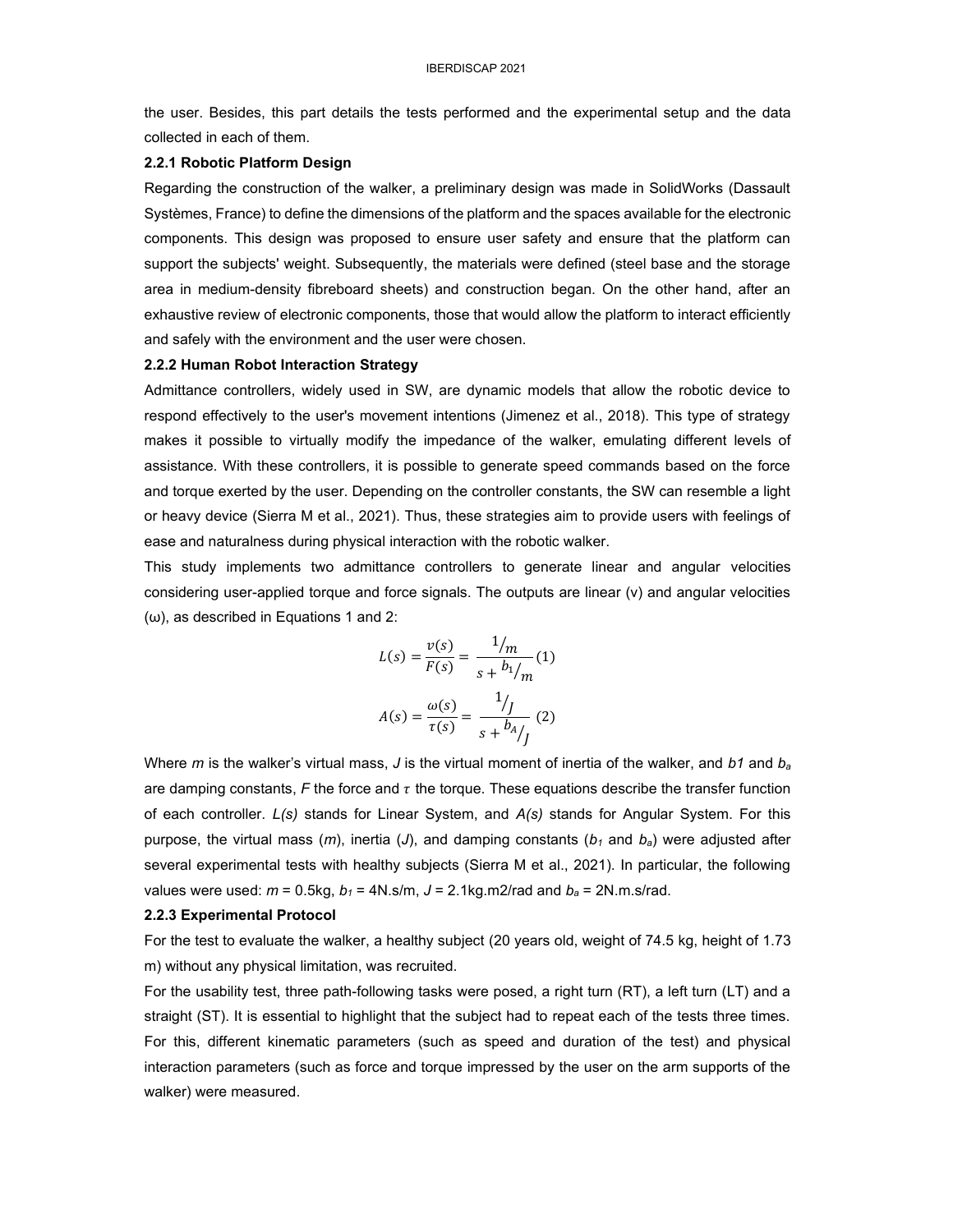# **3. Results and Discussion**

Figure 1 shows the final version of the robotic device and its main' sensors and actuators. It is important to highlight that this platform has an approximate weight of 60 kg, height of 1.18 m, width of 0.79 m and depth of 0.85 m.



**Figure 1.** AGoRA Robotic Walker description.

The platform is equipped with an onboard computer running a Linux operating system distribution compatible with the Robotic Operating System (ROS) framework. Moreover, it is endowed with different sensors, actuators, and processing units such as (1) two motorized wheels and two caster wheels that provide propulsion and stability to the walker; (2) two encoders and an inertial measurement unit (IMU) to estimate the position and orientation of the device; (3) a 2D light detection and ranging (LiDAR) sensor (S300 Expert, SICK, Waldkirch, Germany) to sense the environment and detect obstacles; (4) two ultrasonic plates to detect objects at low height; (5) two triaxial load cells (MTA400, FUTEK, Irvine, CA, USA) to estimate the user's navigation commands; (6) an HD camera (LifeCam Studio, Microsoft, Redmond, WA, USA) for human detection; and (7) a 2D laser rangefinder (Hokuyo URG-04LX-UG01, Osaka, Japan) to estimate the user's gait parameters.





As for the usability test, Figure 2 presents the results obtained by the subject in each of the trials performed in the proposed path following tests. Overall, these demonstrative results suggest that there was not much discrepancy between each of the attempts. On the other hand, Table 1 presents the results of the kinematic and physical interaction data between the user and the walker. Regarding the duration of each test, it can be observed that the tests that included a twist showed longer times, which was to be expected.